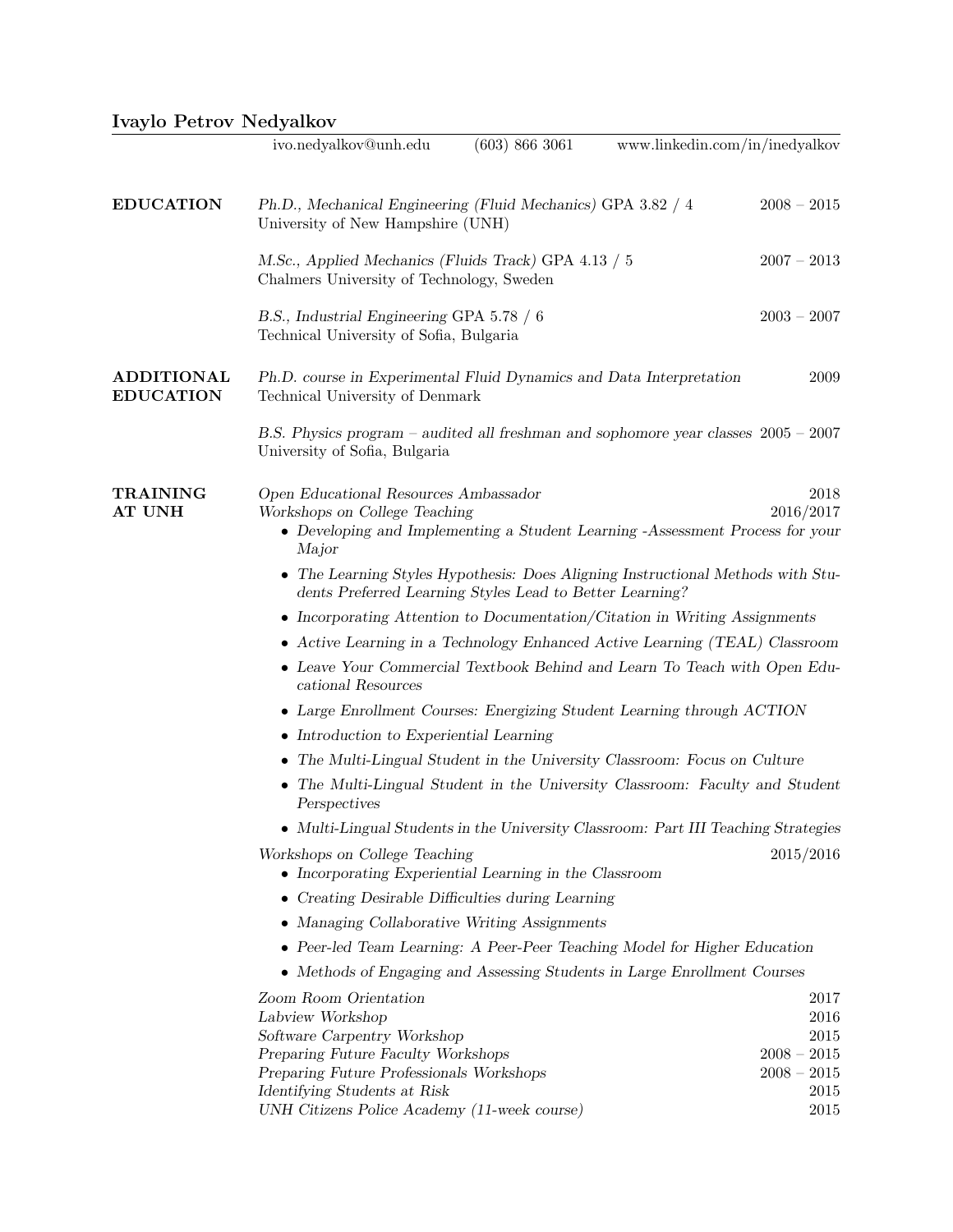Forklift Training 2014 Responsible Conduct of Research and Scholarly Activity Training 2013 Laser Safety Training annual since 2010

TEACHING EXPERIENCE Lecturer/Teaching Assistant University of New Hampshire Overall Performance Average (OPA) maximum possible score is 5. LECTURER

- 2018 SPRING ME 503 Thermodynamics
- 2018 SPRING ME 646 Junior Lab
- 2018 WINTER ME 709/809 Computational Fluid Dynamics 9 students  $(OPA - 5.00)$
- 2017 FALL ME 705 Thermal Systems  $(OPA 4.39)$
- 2017 FALL ME 503 Thermodynamics  $(OPA 4.36)$
- 2017 SUMMER ME 503 Thermodynamics  $(OPA 4.18)$
- 2017 SPRING ME 646 Junior Lab (OPA 4.65)
- 2017 SPRING ME 525 Statics  $(OPA 4.10)$
- 2016 FALL ME 705 Thermal Systems  $(OPA 4.64)$
- 2016 FALL ME 503 Thermodynamics  $(OPA 4.38)$
- 2016 SUMMER ME 503 Thermodynamics  $OPA 5.00$
- 2016 SUMMER ME 525 Statics  $(OPA 4.00)$ UNH switched to online evaluations after 2015/2016
- 2016 SPRING ME 646 Junior Lab (OPA 4.81)
- 2015 FALL ME 503 Thermodynamics  $(OPA 4.81)$
- 2015 SUMMER ME 525 Statics (OPA 3.88) taught as an adjunct faculty

# TEACHING ASSISTANT

- 2015 SPRING ME 705 Thermal Systems (OPA 4.32) TA (Teaching Assistant)
- 2014 FALL ME 705 Thermal Systems  $(OPA 4.76)$  Instructor
- 2014 SUMMER UNH Tech Camp Masters of Flow Presenter
- 2013 SPRING ME 503 Thermodynamics  $(OPA 4.68)$  TA
- 2012 FALL ME 705 Thermal Systems (OPA 4.34) TA
- 2012 SPRING ME 503 Thermodynamics (OPA 4.16) TA
- $\bullet$  2011 FALL ME 705 Thermal Systems (OPA 4.75) TA
- $\bullet$  2011 SPRING ME 646 Junior Lab (OPA 5.00) TA
- 2010 FALL ME 747 Senior Lab (OPA 4.81) TA
- 2010 SPRING ME 646 Junior Lab (OPA 4.82) TA
- 2009 SPRING ME 646 Junior Lab (OPA 4.85) TA
- $\bullet$  2008 FALL ME 747 Senior Lab (OPA 3.60) TA

Teaching Assistant/Instructor 2006 – 2007

Technical University of Sofia

- Taught Physics to freshmen (labs and recitations)
- Fully responsible for an introductory Physics class for international students including developing and delivering all lectures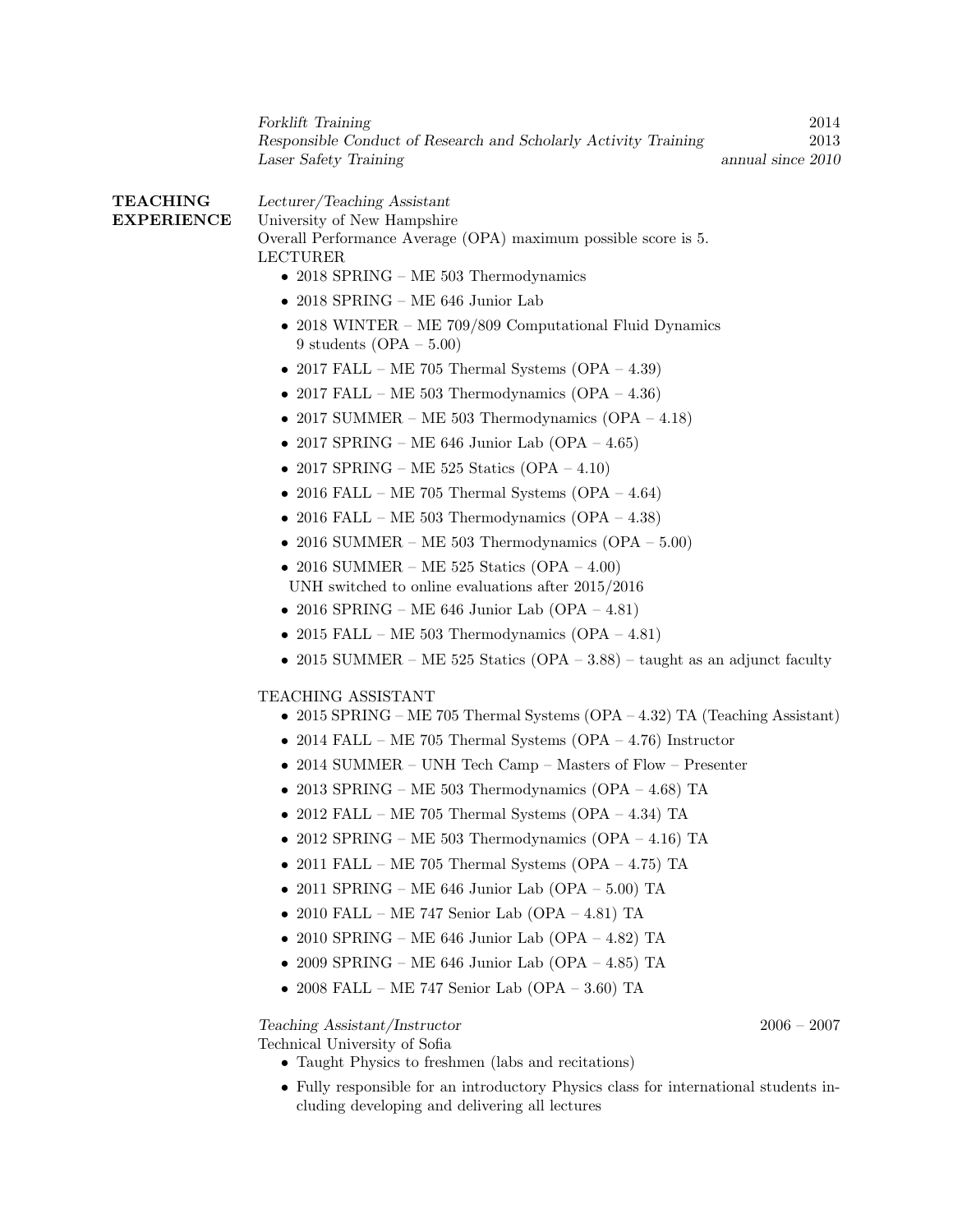|                                      | *The university did not have an evaluation system at the time.                                                                                                                                                                                                                                        |  |
|--------------------------------------|-------------------------------------------------------------------------------------------------------------------------------------------------------------------------------------------------------------------------------------------------------------------------------------------------------|--|
| <b>EXTERNAL</b><br><b>FUNDING</b>    | Northeast Combined Heat and Power Center funded by the Department of Energy. PI<br>for UNH; subcontractor for UMaine. \$600 000 for UNH.<br>2018                                                                                                                                                      |  |
| <b>RESEARCH</b><br><b>EXPERIENCE</b> | University of New Hampshire<br>$2008$ – present                                                                                                                                                                                                                                                       |  |
|                                      | • Combined heat and power plants                                                                                                                                                                                                                                                                      |  |
|                                      | • Compact heat exchanger analysis                                                                                                                                                                                                                                                                     |  |
|                                      | • Aerodynamics of cyclists in cross-wind                                                                                                                                                                                                                                                              |  |
|                                      | • Numerical and experimental flow analysis of aquaponic systems                                                                                                                                                                                                                                       |  |
|                                      | • Evaluating and improving flow rate measurements over perforated tiles (relevant<br>to data center cooling)                                                                                                                                                                                          |  |
|                                      | • Investigating and developing wingtip devices for marine applications (numerical<br>and experimental work)                                                                                                                                                                                           |  |
|                                      | • Improving optical flow measurement techniques (Particle Image Velocimetry in<br>particular)                                                                                                                                                                                                         |  |
|                                      | • Development of bi-directional hydrofoils – theoretical studies; development of a<br>computational "test bed" for OpenFOAM simulations; obtaining hydrofoil lift,<br>drag, velocity profiles, cavitation characteristics experimentally; data analysis                                               |  |
|                                      | • Design of a contraction, test section, and diffuser for the UNH High Speed Cavi-<br>$tation$ Tunnel $(HICAT)$ – theoretical investigations; parametric studies of compo-<br>nents using Fluent; design and drawings; installation; benchmark measurements<br>(PTV, LDV, PIV, pressure measurements) |  |
|                                      | • HICAT maintenance and upgrades – budget planning; lab setup; pressure/vacuum<br>system; speed and pressure control; instrumentation                                                                                                                                                                 |  |
| <b>RECENT</b><br><b>PUBLICATIONS</b> | • Nedyalkov, I., Lovell, A., and Cunningham, A., "Experimental Investigation of<br>a Drafting Cyclist in Cross-Wind, Proceedings of the 2017 ASME Fluids Engi-<br>neering Division Meeting, paper FEDSM2017-69398.                                                                                    |  |
|                                      | • Nedyalkov, I., et al., "Numerical and Experimental Investigation of Flow in Fish<br>Tanks for Small-Scale Aquaponic Systems," Proceedings of the 2017 ASME Flu-<br>ids Engineering Division Meeting, paper FED2017-69395.                                                                           |  |
|                                      | • I. Nedyalkov and M. Wosnik, "Computational fluid dynamics in undergraduate<br>engineering education $-$ a short introductory tutorial for $OpenFORM, Proceedings$<br>of the 2016 ASME Fluids Engineering Division Meeting, paper FED2016-7747.                                                      |  |
|                                      | • I. Nedyalkov and M. Wosnik, "Adaptive-time-step high-frame-rate particle im-<br>age velocimetry," Proceedings of the 2016 ASME Fluids Engineering Division<br>Meeting, paper FED2016-7748.                                                                                                          |  |
|                                      | • I. Nedyalkov, J. Shull, I. Gagnon, J. Brindley, and M. Wosnik, "Wingtip devices<br>for tidal turbines: performance improvement and cavitation mitigation," Pro-<br>ceedings of the 2016 ASME Fluids Engineering Division Meeting, paper FED2016-<br>7750.                                           |  |
|                                      | I. Nedyalkov and M. Wosnik, "Performance of bi-directional blades for tidal cur-<br>rent turbines," Proceedings of the 2014 ASME Fluids Engineering Division Meet-<br>ing, paper FED2014-21716.                                                                                                       |  |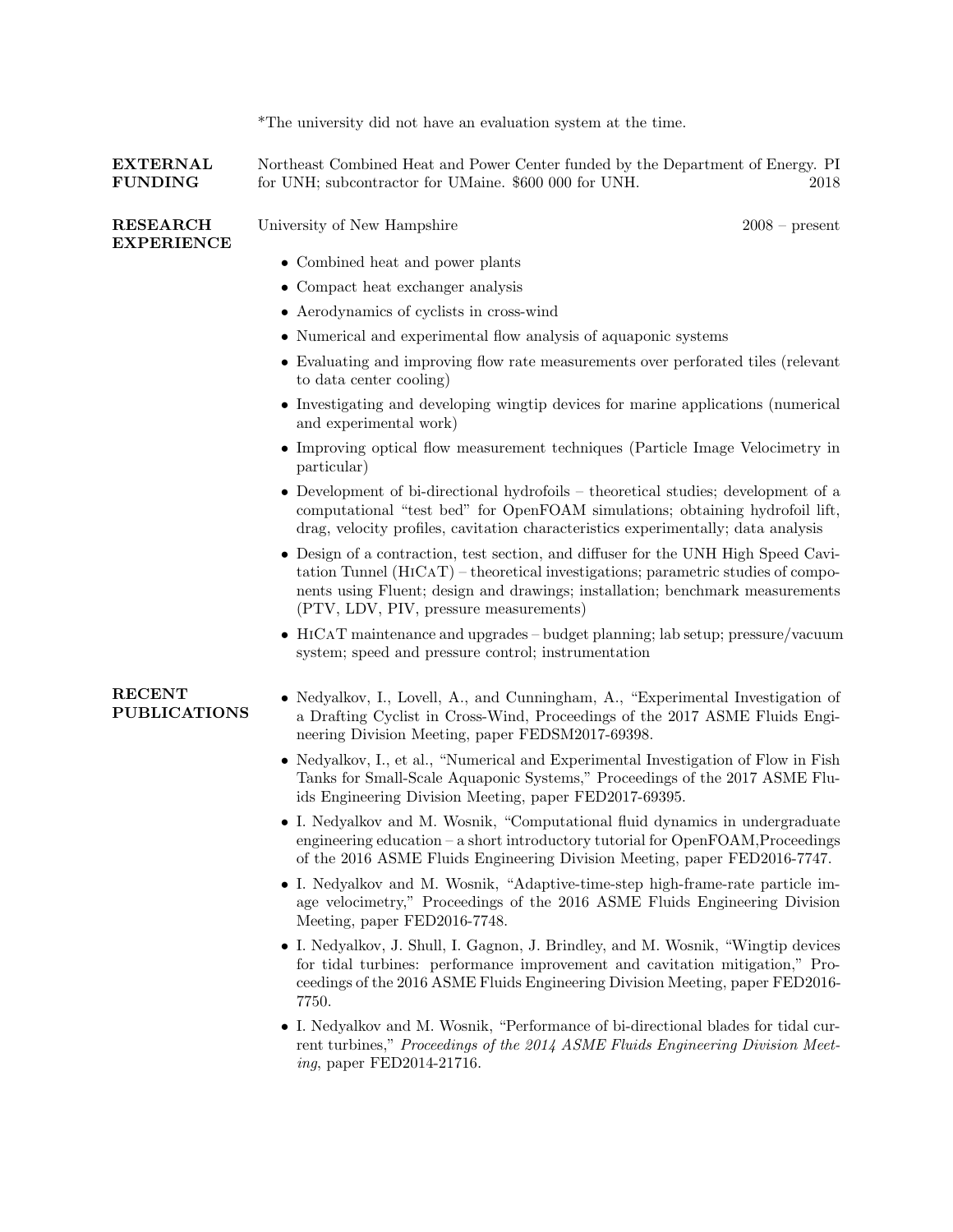- M. Mujat, R. D. Ferguson, N. Iftimia, D. Hammer, I. Nedyalkov, M. Wosnik, and H. Legner, "Optical coherence tomography-based micro-particle image velocimetry," Optics Letters, Vol. 38, Issue 22, pp. 4558-4561, 2013.
	- I. Nedyalkov and M. Wosnik, "Cavitation investigation of hydrofoils for marine hydrokinetic turbines," Proceedings of the 2013 ASME Fluids Engineering Division Meeting, paper FED2013-16576.

#### RECENT PRESENTATIONS • Featured on the Lib Lab youtube series with "the Fluids Rap": [https://www.youtube.com/watch?v=Ig\\_u8XZr8H8&t=457s](https://www.youtube.com/watch?v=Ig_u8XZr8H8&t=457s)

- I. Nedyalkov, A. Cunningham, A Lovell, "Drag and Side Force Reduction for Cyclists in Echelon Formation" – – American Physical Society, Division of Fluid Dynamics Meeting, 2017.
- I. Nedyalkov, "The Fluids RAP" American Physical Society, Division of Fluid Dynamics Meeting, 2016.
- I. Nedyalkov, T. Barreett, A. Wojtowicz, and M. Wosnik, "Wingtip Devices for Marine Applications" – American Physical Society, Division of Fluid Dynamics Meeting, 2016.
- I. Nedyalkov and M. Wosnik, "OpenFOAM for beginners" American Physical Society, Division of Fluid Dynamics Meeting, 2015.
- I. Nedyalkov and M. Wosnik, "Design of Bi-Directional Hydrofoils for Tidal Current Turbines" – American Physical Society, Division of Fluid Dynamics Meeting, 2015.
- I. Nedyalkov, "Fluid Mechanics in K12 Education" UNH Graduate Research Conference, 2015.
- I. Nedyalkov, J. Shull, I. Gagnon, J. Brindley, and M. Wosnik, "Wingtip Devices for Marine Hydrokinetic Turbines" – American Physical Society, Division of Fluid Dynamics Meeting, 2014.
- I. Nedyalkov, "Theoretical, Numerical, and Experimental Studies of Bi-directional Hydrofoils, UNH Graduate Research Conference Poster Session, 2014.
- M. Wosnik, P. Bachant, I. Nedyalkov, M. Rowell, N. Dufrense, and V. Lyon, "Marine Hydrokinetic (MHK) Energy Conversion Research at UNH: From Fundamental Studies of Hydrofoil Sections, to Moderate Reynolds Number Turbine Tests in a Tow Tank, to Open Water Deployments at Tidal Energy Test Sites." – Abstract for Invited Talk in Ocean Sciences Track at Fall Meeting of American Geophysical Union (AGU), 9-13 Dec, San Francisco, CA., 2013.
- I. Nedyalkov and M. Wosnik, "Performance and Cavitation Characteristics of Bidirectional Hydrofoils" – American Physical Society, Division of Fluid Dynamics Meeting, 2013.
- I. Nedyalkov, "The New UNH High Speed Water Tunnel Cavitation and Hydrofoil Research for MHK Turbines,"  $4^{th}$  Annual Marine Renewable Energy Technical Conference, 2013.
- I. Nedyalkov, "The UNH High-Speed Cavitation Tunnel (HiCaT) A new look into water flows," UNH Graduate Research Conference Poster Session, 2013.

### SUPERVISED **STUDENTS**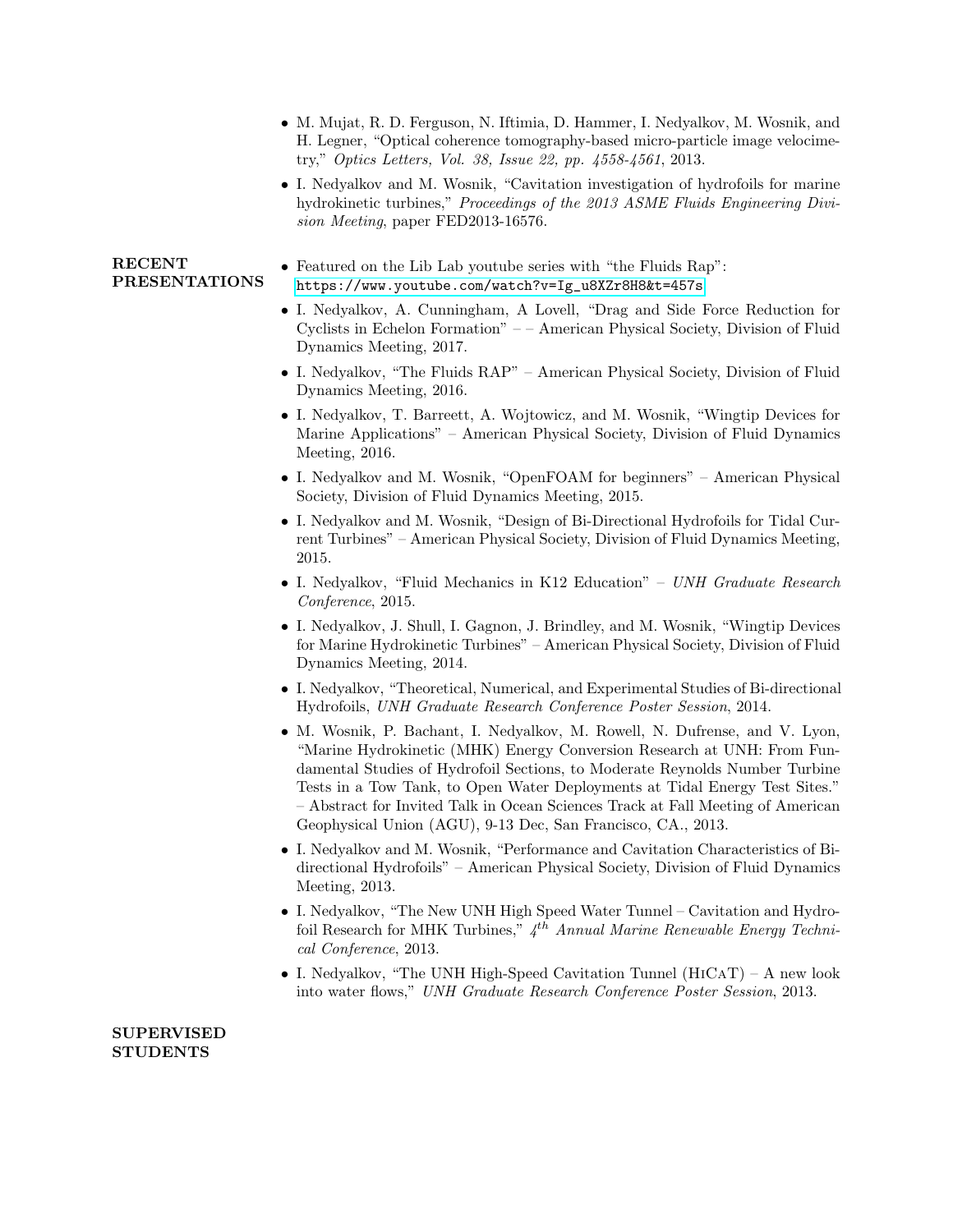#### SENIOR PROJECTS 2017/2018

- N. Mistretta and J. Moore Sustainable Surf Board UNH URC (Ocean Engineering), 1<sup>st</sup> place faculty choice award, runner up for student choice award; Finalist in the Paul Holloway Prize Competition: 2nd place in the hardware track of the Nelson Poster Competition; 3rd place in the sustainability track of the Bud Albin challenge,
- B. Allen, M. Mateusz, J. Nkounkou Development of a System for Plastic Manufacturing as an Alternative to Flaring – Finalist in the Social Ventures Innovation Challenge; Finalist in the Paul Holloway Prize Competition – sustainability track of the Bud Albin challenge;
- S. Michalak and R. Bell Cyclist Aerodynamic Analysis in Cross Wind. The team also developed a detailed experimental procedure for obtaining high-quality data using the UNH student wind tunnel and the 6-component force balance.
- H. Thomas and D. Coombs project OASIS (Design of Energy Efficient Aquaponic Systems)
- D. Berry Experimental Studies of a Complex Heat Exchanger. Performed in cooperation with Brayton Energy LLC.
- A. Rand, J. Blum, D. Liu, E. Setear, and N. Schott ASHRAE Applied Engineering Challenge
- M. Carey, X. Li, C. Baum, and P. Craver Upgrade and Performance Evaluation of the UNH High-Speed Water Tunnel (Freshman student involved: D. Cole)

#### SENIOR PROJECTS 2016/2017

- A. Lovell and A. Cunningham Cyclist Aerodynamic Analysis in Cross Wind 1<sup>st</sup> place at the UNH URC (Mechanical Engineering Research), 1<sup>st</sup> place student choice award (Mechanical Engineering)
- D. Seksinsky, S. Romero, J. Stickney, E. Pirie et al. Project OASIS (Design of Energy Efficient Aquaponic Systems).
- R. Colburn, S. Kay, C. Spillane, S. Triglione, E. Underwood Data-Center Cooling Analysis Using CFD Modeling Techniques and Experimental Investigation of Perforated Tiles.
- J. Skinner Evaluation of Compact Heat Exchangers with OpenFOAM.
- A. Larson, C. Matthews, J. Couture Design of Wingtip Devices for Marine Applications.

#### SENIOR PROJECTS 2015/2016

- D. Gottschalk Design of Piezoelectric Shaker for Frequency Test Applications 2016 (spring semester only). 1<sup>st</sup> place at the UNH URC (Mechanical Engineering)
- S. Nigam, P. Balcom, W. Taveras, et al., Project OASIS (Design of Energy Efficient Aquaponic Systems). The team received \$2000 for a third place in the Social Ventures Innovation Challenge, a \$13 500 grants from the Emeritus Council SISI at UNH, summer seed grant of \$7000 and an additional \$9000 in other grants.  $1<sup>st</sup>$  place at the UNH URC (Ocean Engineering)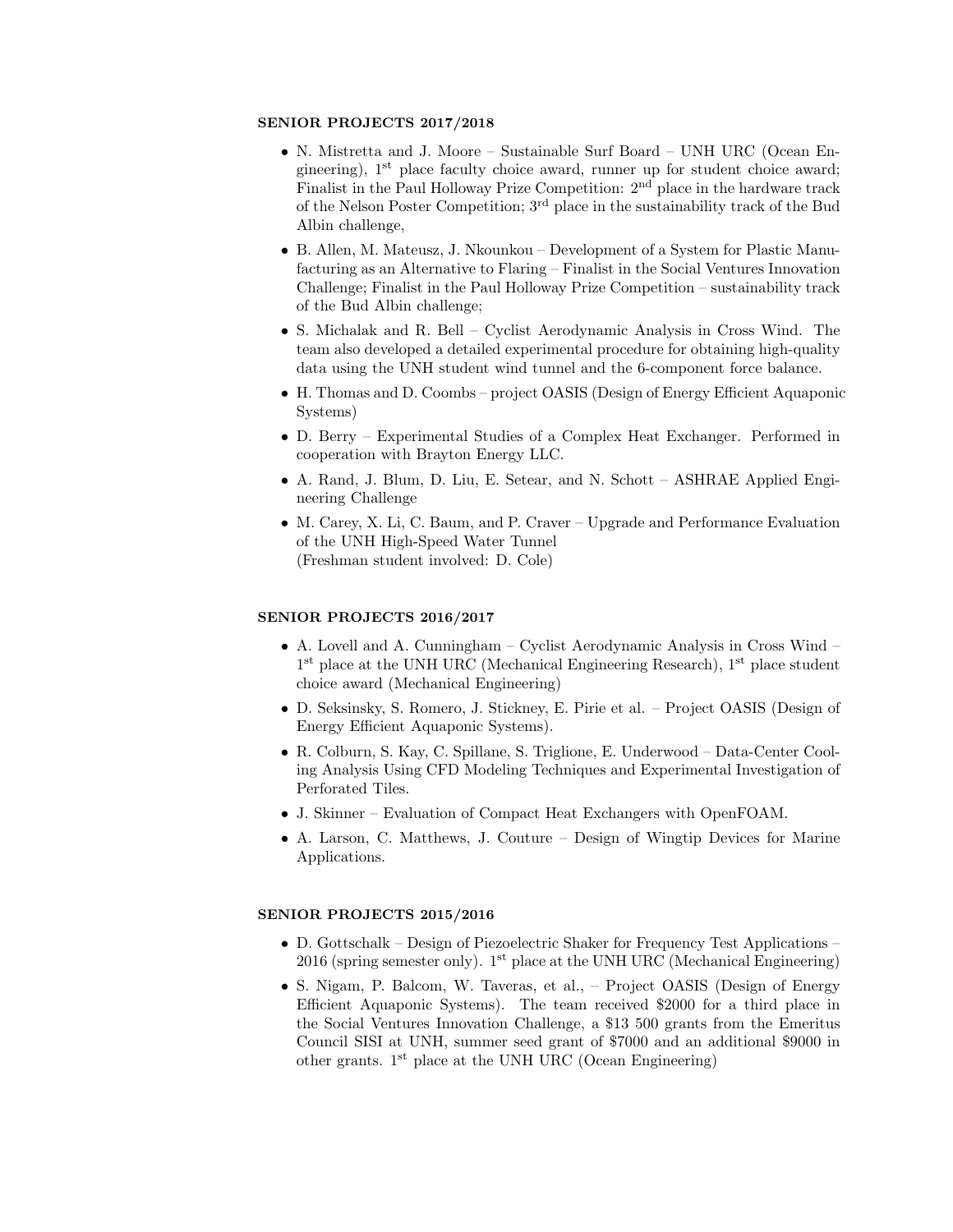- M. Bemis, T. Reeve, C. Gernhard, and J. Titcomb Data Center Cooling Simulations and Analyzing Flows through Perforated Tiles. Performed in cooperation with Applied Math Modeling Inc. The team received a \$4000 grant from ASHRAE.
- Z. Patnaude, N. Shaw, and P. O'Connor Brayton Energy Solar Receiver Analysis. Performed in cooperation with Brayton Energy LLC. – Honorable Mention at the UNH URC (Mechanical Engineering) (Junior students involved: J. Couture and C. Matthews)
- T. Barrett and A. Wojtowicz Design of Wingtip Devices for Marine Applications. Honorable Mention at the UNH URC (Ocean Engineering) (Junior student involved: A. Larson)

# SENIOR PROJECTS 2014/2015

• Gagnon, W. Hall, and T. Kroll – Modeling of Wind Turbine Arrays.

# SENIOR PROJECTS 2013/2014

• J. Brindley and J. Shull – Developing Hydrokinetic Wingtip Devices. The team received First Place Poster Award (Mechanical Engineering) at the UNH URC and the David Drew Memorial award for best Ocean Engineering Project. (Junior student involved: I. Gagnon)

#### SENIOR PROJECTS 2011/2012

• R. Therrien, B. Comtois, and S. Roux – Design of a High-Speed Water Tunnel Force Balance. The team received the David Drew Memorial award for best Ocean Engineering Project.

# ADVISING STUDENTS FOR UNDERGRADUATE RESEARCH

- 2018 D. Cole (TBD) (UNH URA)
- 2017 K. Cole Numerical Investigation of Wingtip Devices with Focus on Cavitation in Marine Applications (UNH SURF)
- 2017 E. Grissino Investigating the Effects of Surface Roughness on Bi-Directional Hydrofoils (UNH URA)
- 2016 K. Cole Investigating Roughness Effects on Bi-directional Hydrofoils (UNH REAP)
- 2016 C. Badylak-Reals Experimental Study of Biofouling on Marine Wingtip Devices (UNH URA)
- 2015 I. Gagnon and B. Mitchel Wingtip Cavitation
- 2014 I. Gagnon Evaluating the Performance of a Water Tunnel Force Balance
- 2012/2013 N. Landry, S. Nigam, and Z. Xu short-term undergraduate research

#### SERVICE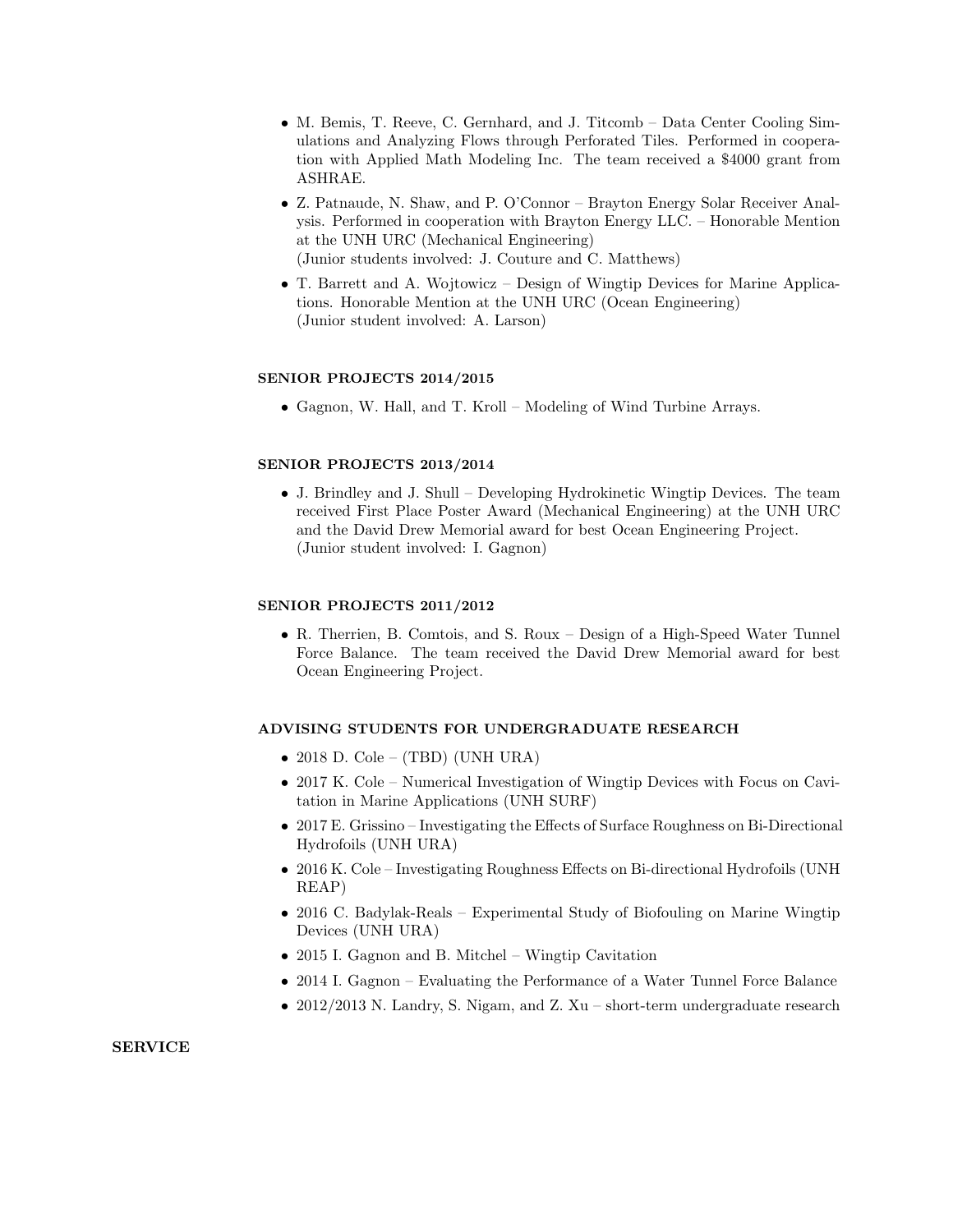#### SERVICE WITHIN UNH 2017/2018

- Written recommendations for undergraduate students (over 20 students)
- Keeping track of/lending/organizing lab equipment
- Served on the UNH URC committee
- Tour of DEKA research for CFD class; hosted representative from DEKA research twice at UNH
- Judge for the 3-Minute Thesis Challenge Competition UNH 2018 (all 4 rounds)
- Established the UNH ASHRAE group; served as chapter advisor
- Ocean Discovery Day presenter (High Speed Water Tunnel)
- Advised MEng. student Aleksandra Wojtowicz for her final project
- Substituted for the ME 523 class (3 lectures)
- Helped with OISS events (international student orientation; performed at "Global Cafe")

#### SERVICE WITHIN UNH 2016/2017

- Keeping track of/lending/organizing lab equipment
- Written recommendations for undergraduate students
- Judge for the 3-Minute Thesis Challenge Competition UNH 2017
- Substituting for the ME 503 class (3 lectures)
- Guide for the Admitted Students Day
- Ocean Discovery Day volunteer
- Chase Ocean Engineering building Open House volunteer
- Panelist for the "Job Search and Negotiation" workshop at UNH organized by the graduate school
- Assisted the local ASME group
- Assisted sophomore Physics students with wind tunnel experiments

#### SERVICE WITHIN UNH 2015/2016

- Keeping track of/lending/organizing lab equipment
- Written recommendations for undergraduate students
- Fulbright Campus Interviewer
- Judge for the 3-Minute Thesis Challenge Competition UNH 2016
- Guide for the Admitted Students Day
- Ocean Discovery Day presenter (High Speed Water Tunnel)
- High Speed Water Tunnel Demos
- Experiential Learning Activity for the ME 503 2016 spring class
- Assisted the local ASME group connecting them to local industries
- Assisted a freshman ME student in performing wind tunnel experiments
- Graduate student orientation for international students panelist
- UNH PechaKucha event presenter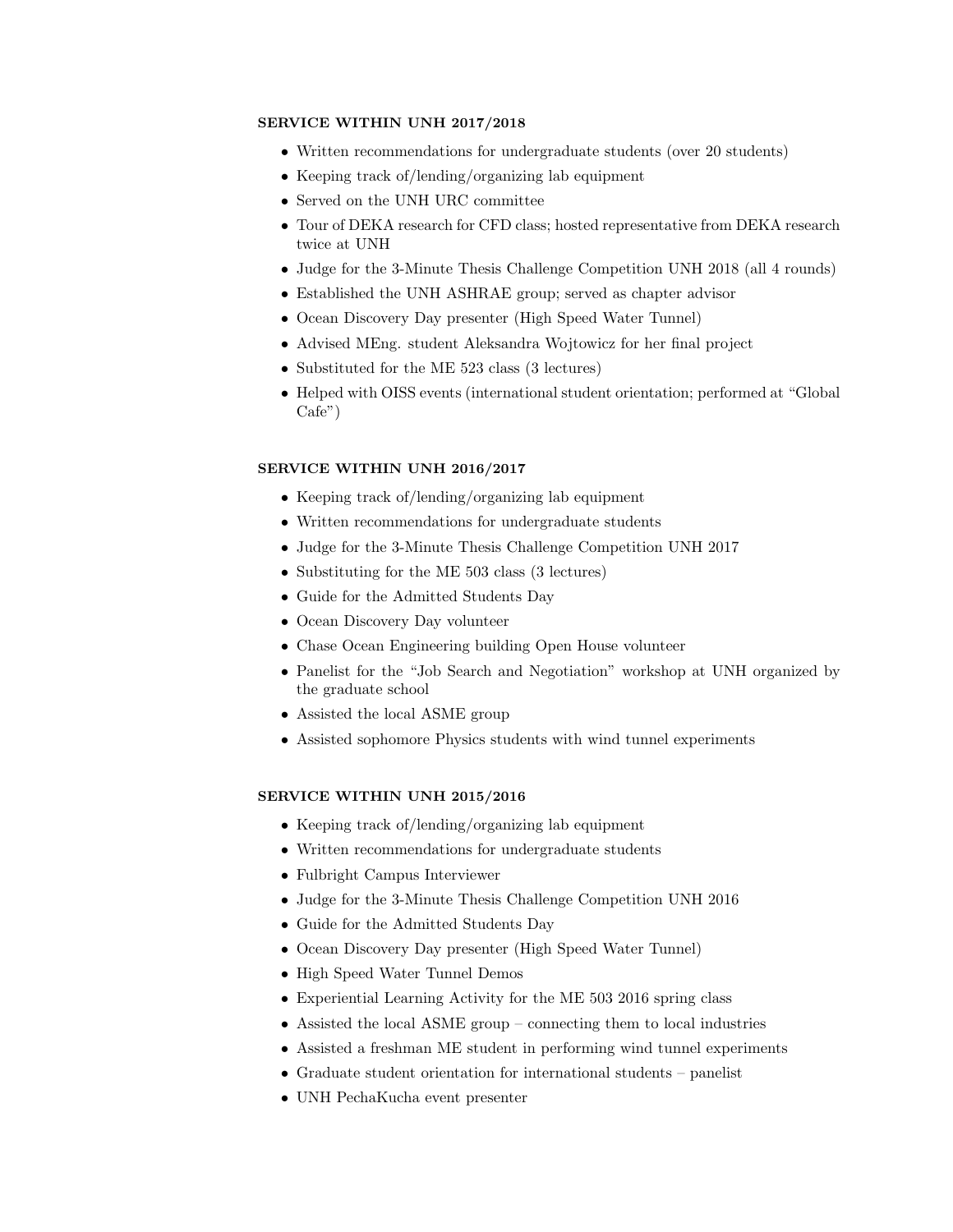- Volunteer at International Community Reception
- Accommodated an ESL student visiting one of my classes

# SERVICE WITHIN UNH BEFORE 2015

- Maintaining the High Speed Cavitation Tunnel Lab
- Written recommendations for undergraduate students (5 students 6 recommendations)
- Ocean Discovery Day presenter in 2013 and 2014
- Golden Key Honor Society board member 2010/2011

# SERVICE OUTSIDE OF UNH

- Track co-organizer for the Fluids Engineering Division Summer Meeting of the American Society of Mechanical Engineers 2014 – present
	- Forum on Cavitation and Multiphase Flow
	- Symposium on Industrial and Environmental Applications of Fluid Mechanics
- Member of the Fluid Measurement & Instrumentation Technical Committee of the FED of the ASME 2017 – present
- Member of the Fluid Applications and Systems Technical Committee of the FED of the ASME 2014 – present
- Member of the Multiphase Flow Technical Committee of the FED of the ASME  $2013$  – present
- Judge for the inaugural ASME FEDSM Flow Visualization Competition 2017
- REVIEWED JOURNAL PAPERS
	- ASME Journal of Fluids Engineering: 3 papers
	- ASME Journal of Engineering for Gas Turbines and Power: 2 papers
	- International Journal of Heat and Fluid Flow: 2 papers + 1 under review
	- Biotechnology & Biotechnological Equipment: 2 papers
- REVIEWED CONFERENCE PAPERS:

American Society of Mechanical Engineers, International Mechanical Engineering Congress & Exposition

- at least 10 papers (under review): Advances in Aerospace Technology Track; Fluids Engineering Track; Energy Track; Design, Reliability, Safety, and Risk Track; Heat Transfer and Thermal Engineering Track; Engineering Education; Biomedical & Biotechnology Engineering Track 2018
- 7 papers: Advances in Aerospace Technology Track; Fluids Engineering Track 2017

American Society of Mechanical Engineers, Fluids Engineering Division Summer Conference

– 3 papers (Symposium on Industrial and Environmental Applications of Fluid Mechanics; Boundary Layer and High-Speed Flows) note: website was changed so track organizers could not be "reviewers" of papers in their track. 2018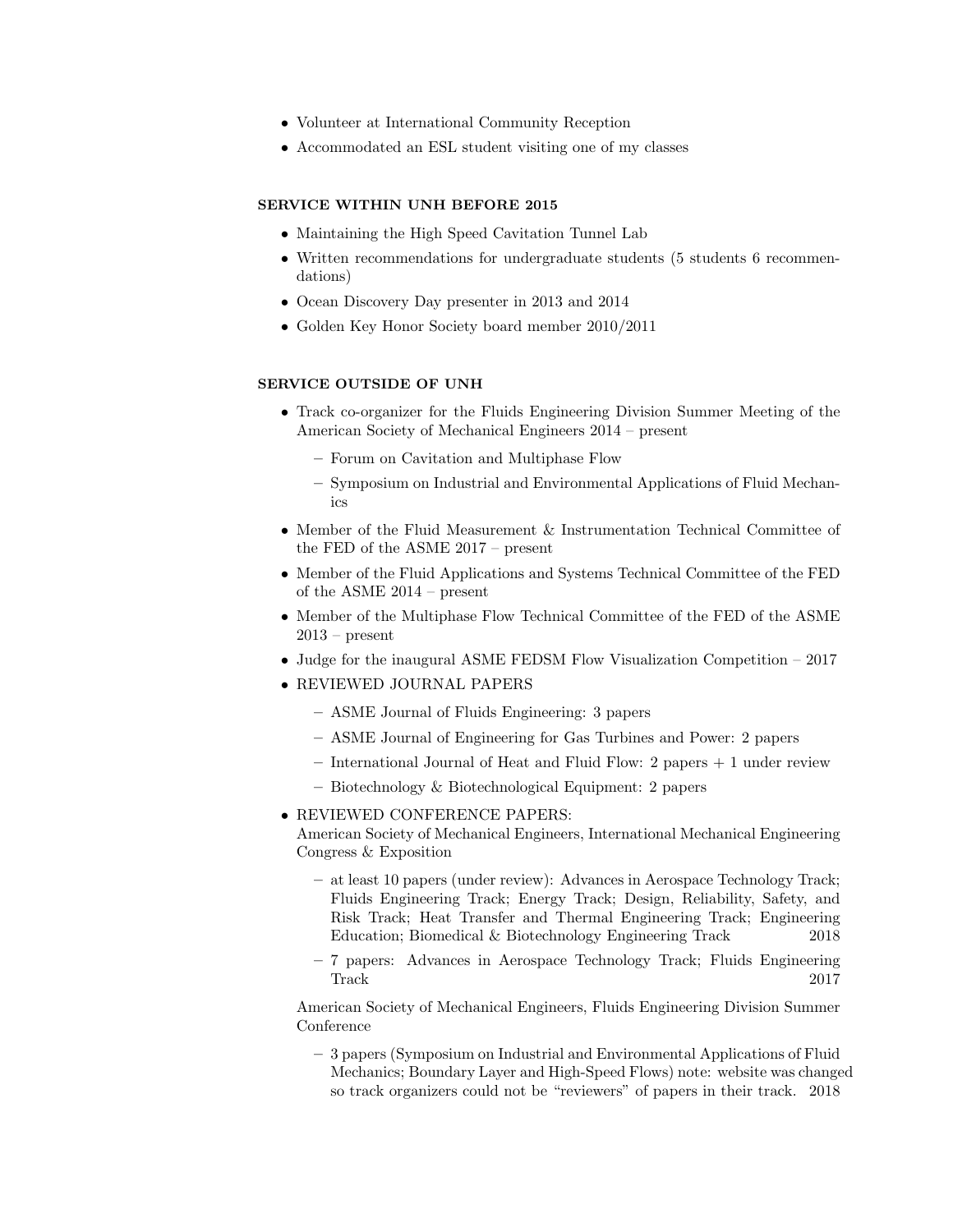|                                 | - 12 papers (Symposium on Industrial and Environmental Applications of<br>Fluid Mechanics; Forum on Cavitation and Multiphase Flow; International<br>Symposium on Flow Applications in Aerospace; Symposium on Fundamen-<br>tal Issues and Perspectives in Fluid Mechanics; Symposium on Bio-Inspired<br>Fluid Mechanics) | 2017             |  |
|---------------------------------|---------------------------------------------------------------------------------------------------------------------------------------------------------------------------------------------------------------------------------------------------------------------------------------------------------------------------|------------------|--|
|                                 | - 11 papers (Symposium on Industrial and Environmental Applications of<br>Fluid Mechanics; Forum on Cavitation and Multiphase Flow; International<br>Symposium on Fluid Power; Symposium on Noninvasive Measurements in<br>Single and Multiphase Flows; Graduate Student Paper Competition) 2016                          |                  |  |
|                                 | - 7 papers (Symposium on Industrial and Environmental Applications of Fluid<br>Mechanics, Symposium on Fundamental Issues and Perspectives in Fluid<br>Mechanics)                                                                                                                                                         | 2015             |  |
|                                 | - 5 papers (Forum on Cavitation and Multiphase Flow)                                                                                                                                                                                                                                                                      | 2014             |  |
|                                 | • Judge for the Nottingham Science Fair                                                                                                                                                                                                                                                                                   | $2016$ – present |  |
|                                 | Judge for the Solar race car Middle/High school competition                                                                                                                                                                                                                                                               | $2016$ – present |  |
|                                 | • Presentation/STEM activities at Seabrook Elementary School                                                                                                                                                                                                                                                              | 2016             |  |
| <b>NOTABLE</b><br><b>AWARDS</b> | • The 2014 Fluids Engineering Division <i>(FED)</i> Graduate Student Scholarship Award<br>from the American Society of Mechanical Engineers (ASME)                                                                                                                                                                        |                  |  |
|                                 | The 2013 Fluids Engineering Division (FED) Graduate Student Scholarship Award<br>from the American Society of Mechanical Engineers (ASME)                                                                                                                                                                                 |                  |  |
|                                 | • UNH Dissertation Year Fellowship Award for 2013/2014                                                                                                                                                                                                                                                                    |                  |  |
|                                 | UNH Summer Teaching Assistant Fellowship Award in 2010 and 2013<br>٠                                                                                                                                                                                                                                                      |                  |  |
|                                 | Sign of Sofia award from the municipality of Sofia, Bulgaria 2007                                                                                                                                                                                                                                                         |                  |  |
|                                 | • Finalist in the national round of the $FAMELAB$ science communication compe-<br>tition (aired on national TV) 2007                                                                                                                                                                                                      |                  |  |
|                                 | • Student of the Year award (science) – Ministry of Education in Bulgaria 2006                                                                                                                                                                                                                                            |                  |  |
|                                 | Diploma for outstanding achievements in international and national competitions<br>from the President of Bulgaria 2006                                                                                                                                                                                                    |                  |  |
|                                 | • Mini-Nobel prize in Physics from the embassy of Sweden in Bulgaria 2005                                                                                                                                                                                                                                                 |                  |  |
|                                 | • $30+$ awards from national (Bulgarian) and international competitions in <i>Physics</i> ,<br>Mathematical and Computational Linguistics, and Mathematics 1994 - 2007                                                                                                                                                    |                  |  |
| <b>ACTIVITIES</b>               | Served as a Golden Key Honour Society board member 2010/2011<br>٠                                                                                                                                                                                                                                                         |                  |  |
|                                 | Served as student senate member at the Technical University of Sofia $2003 - 2007$<br>٠                                                                                                                                                                                                                                   |                  |  |
|                                 | Organized events promoting science                                                                                                                                                                                                                                                                                        |                  |  |
|                                 | Science outreach (currently working on a Fluid Mechanics Rap)                                                                                                                                                                                                                                                             |                  |  |
|                                 | Appeared in TV and radio productions                                                                                                                                                                                                                                                                                      |                  |  |
|                                 | Waysmeet board member $2016$ – present                                                                                                                                                                                                                                                                                    |                  |  |
|                                 | • Volleyball:                                                                                                                                                                                                                                                                                                             |                  |  |
|                                 | - Maine State Volleyball Association: C level player from $10/2017$ to $12/2017$ ;<br>C+ level from $12/23/2017$                                                                                                                                                                                                          |                  |  |

- Biddeford Men's Volleyball A League 2017/2018 champion
- Two times champion and five times runner-up in the MSS (and former NHSSC) volleyball league